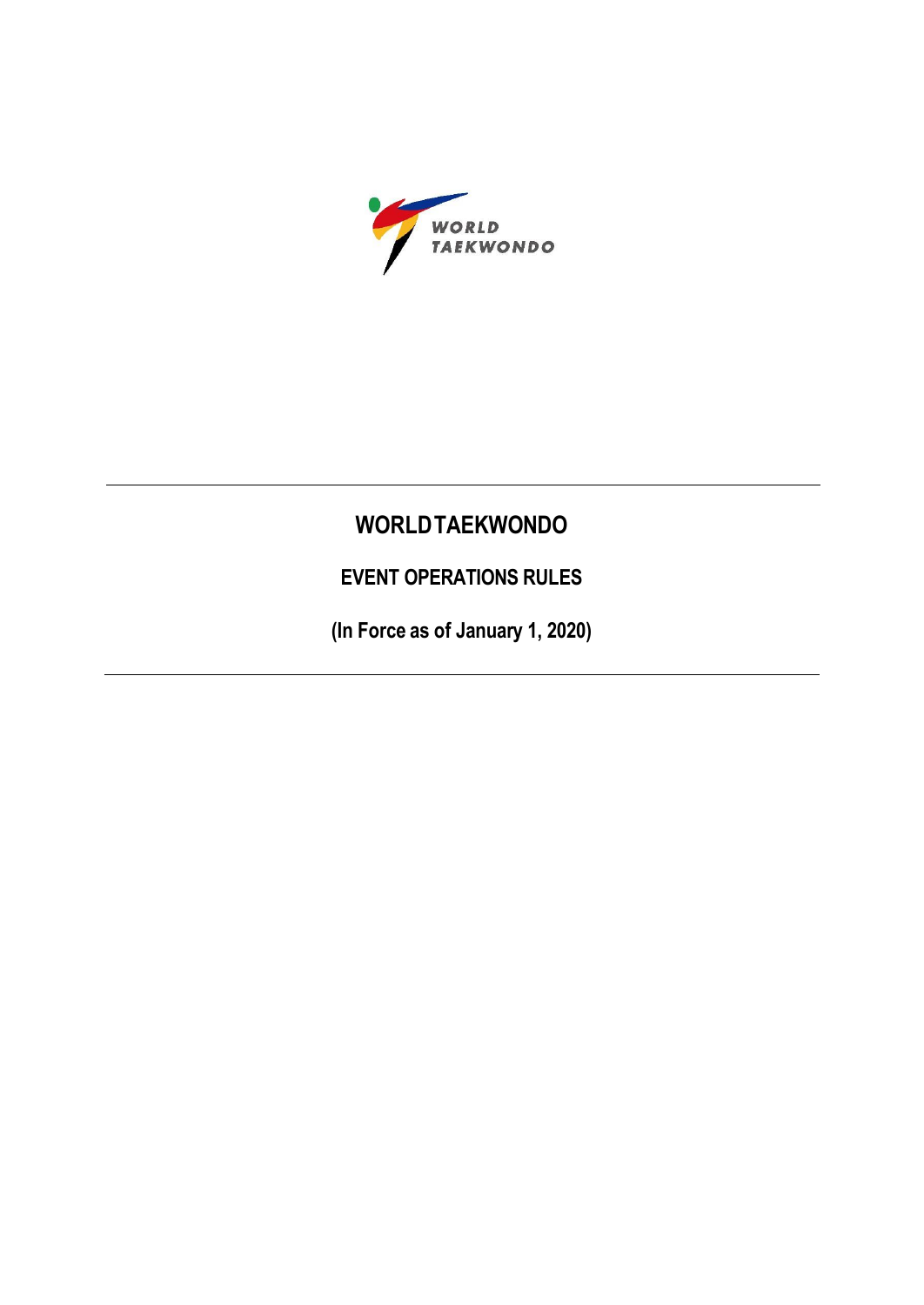## WT Event Operations Rules: Table of Contents

| Article 1 | International taekwondo competitions promoted by the WT       | 3  |
|-----------|---------------------------------------------------------------|----|
| Article 2 | Continental Taekwondo Championships                           | 11 |
| Article 3 | International Open Taekwondo Tournament                       | 13 |
| Article 4 | <b>Multi-sport Games</b>                                      | 15 |
| Article 5 | <b>Continental Qualification Tournament for Olympic Games</b> | 16 |

Enacted:August 17, 1993 Amended: October 7, 2010 Amended:April 3, 2012 Amended: December 26, 2012 Amended: July 13, 2013 Amended: May 11, 2015 Amended: November 15, 2016 Amended: April 11, 2017

Amended: June 23, 2017

Amended: May 14, 2019

ⓒ WorldTaekwondo Federation Seoul, Korea All rights reserved June 2019

Published by the World Taekwondo Federation Printed in Korea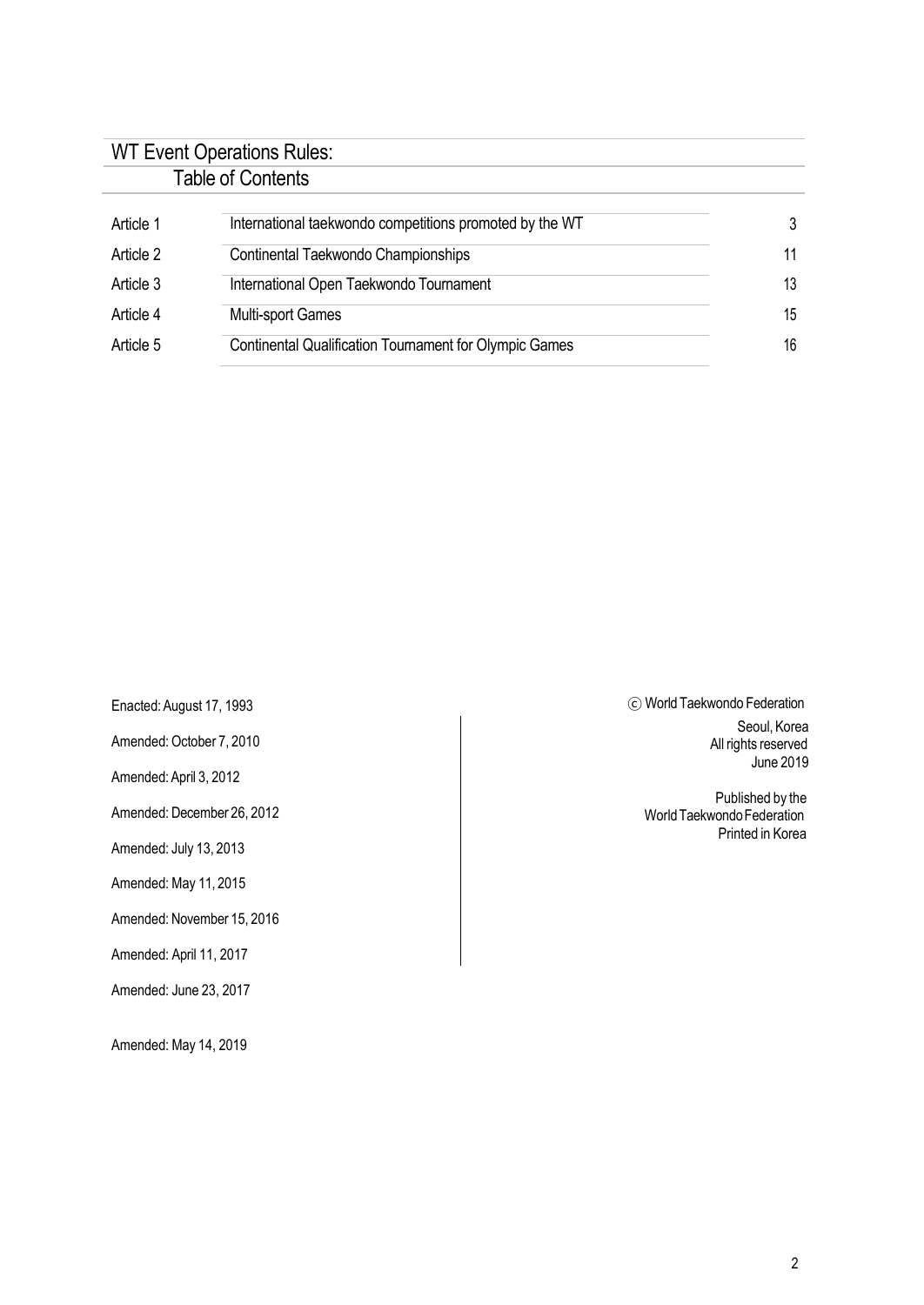# **Introduction**

- [1] The aim of these rules is to define requirements and necessary arrangements related to the organization and operation of any international taekwondo events as specified in Article.22 of the WT Statutes.
- [2] All international-level competitions recognized by the WT shall have participation of at least four (4) countries, with games result in each weight category with least four (4) competed contestants being recognized as an official result.
- [3] All international-level competitions recognized by the WT shall be listed in the WT event calendar, and being listed means that the WT is obligated to
	- appoint technical delegate for the event
	- screen nominee of referees for the event
	- record credit of officiated international referee for the event
	- manage anti-doping control for the event except multi-sport games
	- announce event in homepage of the WT

### **Article 1. International taekwondo competitions promoted by the WT ("WT Events")**

- 1. The followings are the WT Events:
	- i) World Taekwondo Championships
	- ii) World Taekwondo Grand-Prix Series
	- iii) World Taekwondo Grand-Prix Final and Gala Awards
	- iv) World Taekwondo World Cup Team Championships
	- v) World Para-Taekwondo Championships
	- vi) World Taekwondo Junior Championships
	- vii) Qualification Tournament for Youth Olympic Games<sup>1</sup>
	- viii) World Taekwondo Cadet Championships
	- ix) World Taekwondo Poomsae Championships
	- x) World Taekwondo Beach Championships
	- 1.1. Frequency of the WT Events are as follows<sup>2</sup>:
		- i) Every odd year: World Taekwondo Championships, World Taekwondo Cadet Championships, World Para-Taekwondo Championships
		- ii) Every even year: World Taekwondo Junior Championships, World Taekwondo Poomsae Championships

 $\overline{a}$ 

 $1$  Qualification Tournament for Youth Olympic Games takes place in conjunction with the World Taekwondo Junior Championships at the year of the Youth Olympic Games.

<sup>&</sup>lt;sup>2</sup> Frequency of World Taekwondo Beach Championships will be decided by the WT.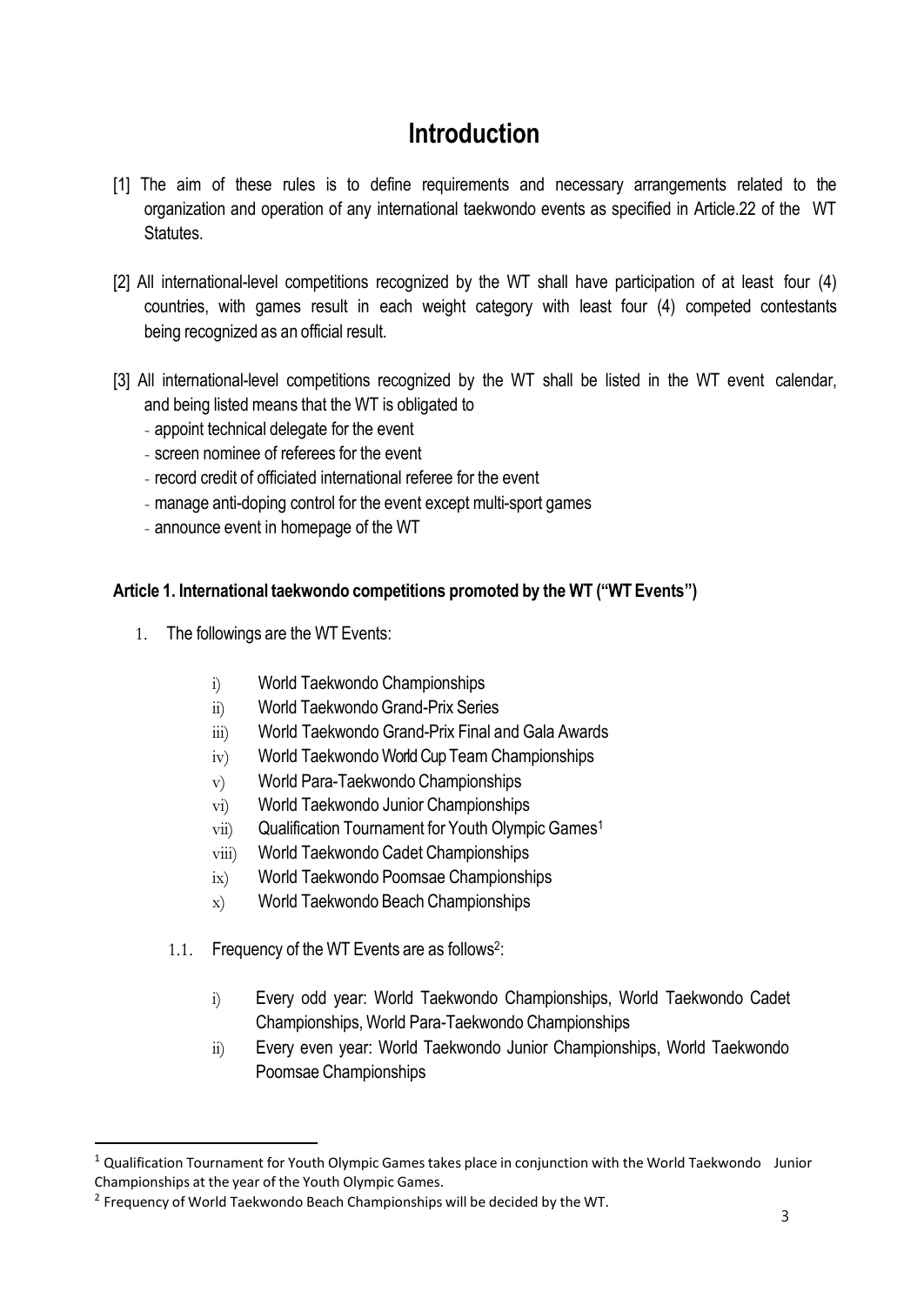- iii) Every year: World Taekwondo Grand-Prix Series<sup>3</sup>, World Taekwondo Grand-Prix Final and Gala Awards, World Taekwondo World Cup Team Championships
- 1.2. The title of the WT Events shall be decided by the WT.
- 1.3. Competition days and the number of courts for each WT Events are prescribed in the Operational Manual of pertinent event.
- 2. All rights in and to the WT Events, including but not limited to commercial rights, marketing rights and all intellectual property rights of the WT designation, the WT logos and the designation of the WT Events, are the sole properties of the WT. All rights are reserved and protected.
- 3. Every WT Event is organized by a Local Organizing Committee. The Local Organizing Committee is an entity, which is organized after a bidder is selected as the host of the WT Event among the bidders who have submitted the Bid File together with relevant attachments.
- 4. Bid process to host WT Events
	- 4.1. The WT shall inform bidders of the WT Events open to bid and the relevant bidding process when it starts a process of host city selection. Any matters pertaining to the bid and host city selection process will be dealt with in accordance with the bid manual of the relevant bid process.
	- 4.2. Bidders such as WT-affiliated Member National Association (hereinafter referred to as "WT MNA") or city or combined of the two wishing to host WT Events must express the official intent to host the WT Event(s) following the directions and timeline which are prescribed in the bid manual of the pertinent bid process.
	- 4.3. A bidder who has declared the official intent shall complete the bid application by submitting a set of documents with relevant attachments, which contains bidding conditions, to the WT. The set of documents with relevant attachments shall be prepared and submitted to the WT in accordance with the timeline and directions which are prescribed in the bid manual of the pertinent bid process.
	- 4.4. The WT may form an evaluation panel in order to screen and assess bidding conditions suggested in the submitted documents with relevant attachments by each bidder. The evaluation panel may submit a report which contains the results of evaluation to the WT Council.
	- 4.5. The WT may carry out a site inspection to each bidding city in accordance with the timeline set out in the bid manual of the pertinent bid process. Bidders shall cover round-trip

 $\overline{a}$ 

<sup>&</sup>lt;sup>3</sup> World Taekwondo Grand-Prix Series is not held in the year of Summer Olympic Games.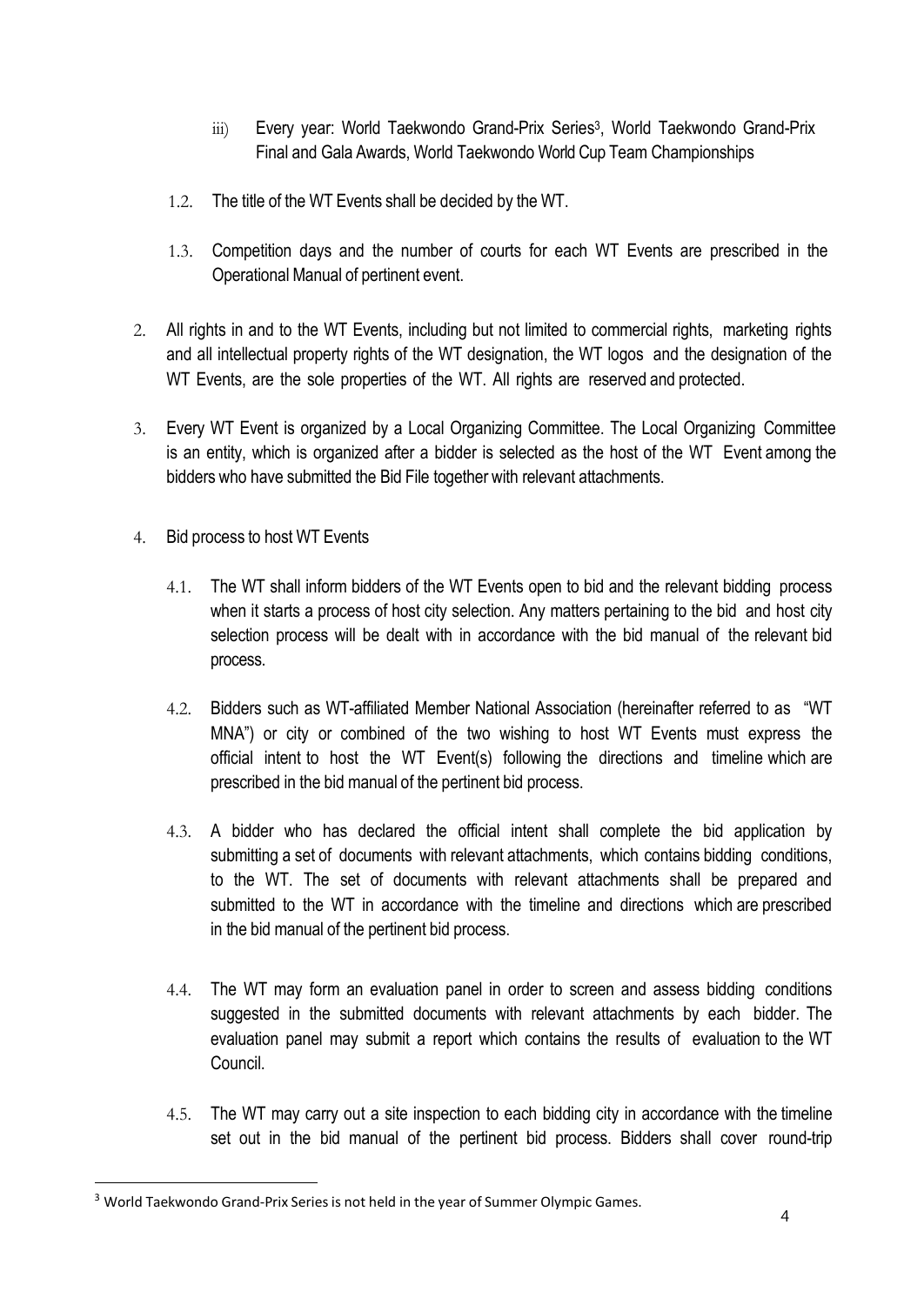airfare, accommodation and board for the inspection group composed of maximumtwo (2) delegates designated by the WT.

- 4.6. WT Council shall decide hosts of the WT Events at its meeting based on the bidding conditions submitted by each bidder and the report of the evaluation panel and the inspection group.
- 4.7. Hosting fee is the fixed amount of money charged on the host of WT Event for leasing the intellectual property of the WT regarding the WT Events. Selected hosts of WT Events must settle the payment of hosting fees to the WT within three (3) months from the day of selection. Hosting fees are non-refundable and the amount of the hosting fee is classified as follows based on the level of event.
	- i) US\$200,000: World Taekwondo Championships
	- ii) US\$100,000: World Taekwondo Grand-Prix Series, World Taekwondo Grand-Prix Final, World Taekwondo Junior Championships
	- iii) US\$30,000: World Taekwondo Poomsae Championships, World Taekwondo Cadet **Championships**
	- iv) US\$10,000: World Para-Taekwondo Championships
	- $\rm{v}$  Not Applicable: World Taekwondo Beach Championships<sup>4</sup>
- 5. World Taekwondo (WT)

 $\overline{a}$ 

- 5.1. WT shall draft a Host City Contract (HCC) in which overall legal matters pertaining to the organization and operation of WT Events are prescribed and send it to bidders by no later than one (1) week after the completion of bid registration. Representing each bidder, the President of the WT MNA and the Mayor of the city (or the equivalent) shall sign the HCC and shall submit three (3) original copies of the HCC to the WT Council at its meeting where the host city will be decided. Once a bidder is selected, the WT shall sign off the three (3) copies of HCC which were already signed by the bidder.
- 5.2. WT shall provide the selected bidder (an entity which is to be organized as a Local Organizing Committee) with the Operational Manual in which overall technical and practical matters pertaining to organization and operation of the WT Event such as structure of Local Organizing Committee, work description, guidelines on official meetings, preparations, operations of competition, etc., are prescribed by no later than two (2) months after signing the HCC.
- 5.3. WT may organize and manage a set of programs to provide a Local Organizing Committee with appropriate assistance in organization and operation of the WT Event. The Operational Manual for each event has priority over these Rules regarding the operation of the programs.
- 5.4. WT may carry out site visits at least two times to the host city. In conjunction with the first site

<sup>&</sup>lt;sup>4</sup> The amount of hosting fee for World Taekwondo Beach Championships will be decided by the WT separately.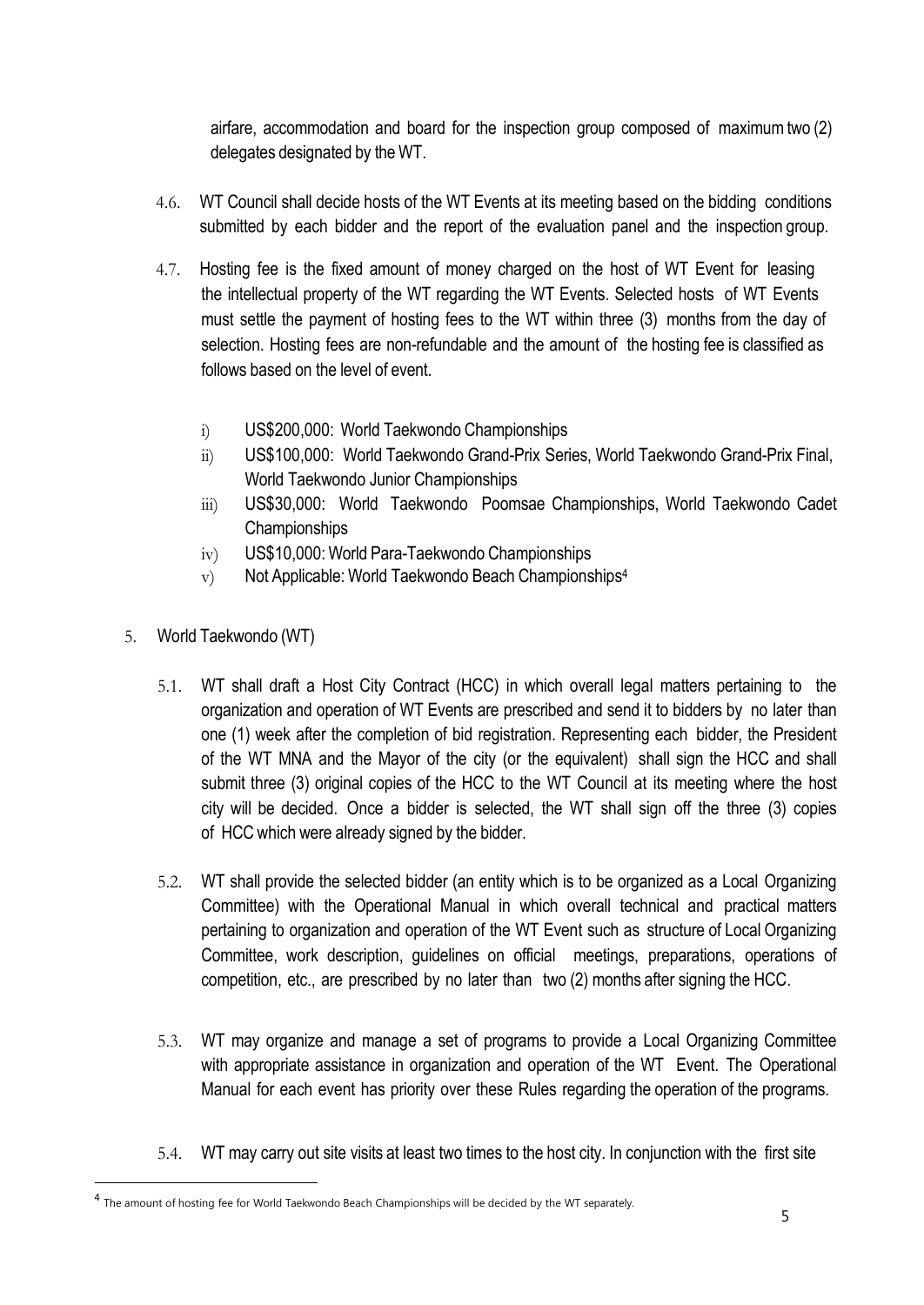visit, the debriefing of the previous edition of the WT Event shall be held.

- 5.5. WT shall draft an outline of the WT Event in consultation with the Local Organizing Committee and shall send out to the WT MNAs by no later than twelve (12) months before the first day of the scheduled event.
- 5.6. WT shall inform a Local Organizing Committee of the required number of technical officials to be appointed by the WT for the event by no later than six (6) months before the first day of the scheduled event and shall provide the list of technical officials by no later than two (2) months before the first day of the event.
- 5.7. The WT reserves title sponsorship but the revenue shall be shared by 50:50 between the WT and the Local Organizing Committee in case the Local Organizing Committee arranges the title sponsorship, in case of which the LOC shall consult with the WT. The Operational Manual for each WT Event has priority over these Rules regarding anymarketing income.
- 5.8. WT shall carry out event impact studies to be shared with the Local Organizing Committee after completion of the event.
- 6. Local Organizing Committee (LOC)
	- 6.1. The President of the Organizing Member National Association shall take all responsibilities and shall fulfill the following requirements within three (3) months after selected as the host. In case of failure, the WT can deprive the host of the hosting right without prior consultation.
		- i) Constitution and opening of LOC
		- ii) Payment in full of the hosting fee
	- 6.2. The LOC shall engage faithfully in the set of programs provided by the WT to assist hosts of WT events in organization and operation of the event in accordance with the timeline and directions specified in the Operational Manual for each WT Event.
	- 6.3. The LOC shall attend the orientation seminar, at its own expense, held in conjunction with observation training which is carried out at the previous edition of the event. The LOC shall submit the first operational plan to the WT in conformity with the directions and timeline which are prescribed in the Operational Manual for each WT Event.
	- 6.4. The LOC shall cover round-trip airfare, accommodation and board for maximum two (2) WT delegates for each site visit. The LOC shall also prepare for the debriefing of the previous edition of the event, which is held in conjunction with the first site visit, including but not limited to the venue rental in consultation with the WT. The Operational Manual for each WT Event has priority over these Rules regarding the site visit and the debriefing
	- 6.5. The LOC shall draft overall matters of the event in detail under the guidance of the WT and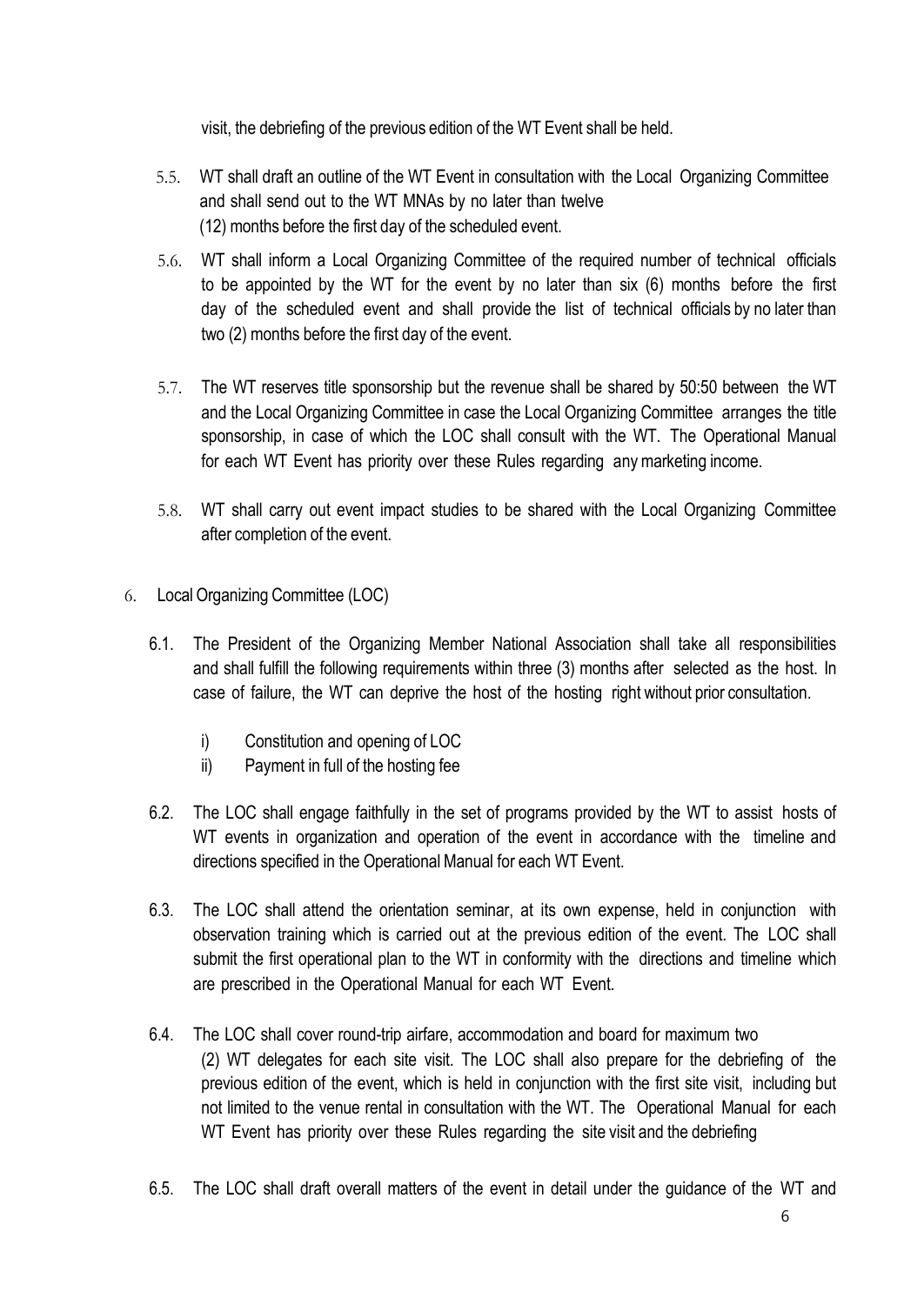shall send out the invitation letter with the associated package under the name of the President of the LOC by no later than six (6) months before the first day of the Competition. The invitation letter shall begin with "In accordance with the instruction of the World Taekwondo……", and following documents shall be enclosed with the invitation:

- i) Outline
- ii) Event Schedule
- iii) Arrival and departure forms with local transportation information
- iv) Information on official hotels including the distance from the competition venue and hotel reservation forms
- v) Detailed information on entry visa and application forms with an invitation letter of the LOC for participants' visa issuance
- vi) Insurance
- vii) Other important matters including but not limited to city information and emergencycontact
- 6.6. The LOC shall present the Progress Report to the WT Council at its meeting which is held in the preceding year of the event with the results from the first site visit reflected.
- 6.7. Entry registration shall begin four (4) months before the first day of competition. The deadline of entry shall be decided by the WT. The LOC shall be updated with the registration status by WT GMS team, while it is LOC's responsibility to regularly update the WT the arrival and departure schedule as well as hotel information of the participating teams.
- 6.8. The LOC shall collect entry fees paid by the participating teams. The entry fees shall be divided between the WT and the LOC on a 50:50 basis. Amount of the entry fee shall be decided by the WT.
- 6.9. Domestic sponsorship program is LOC's sole right. The WT and the LOC will take 50:50 portion of the space of logo exposure inside the venue including but not limited to LED Panels, A-boards, banners and backdrops. The LOC shall be granted sponsorship logo exposure on TV and live streaming in agreement with the WT. The Operational Manual for each WT Event has priority over these Rules regarding any marketing income.
- 6.10. The LOC shall ensure entry into the pertinent country of all delegations from the WT MNAs and invited guests according to the terms presented to the WT Council at the time when selected as the host of the event. The LOC shall coordinate with all governmental authorities of the pertinent country and embassies in order to facilitate the entry of participants.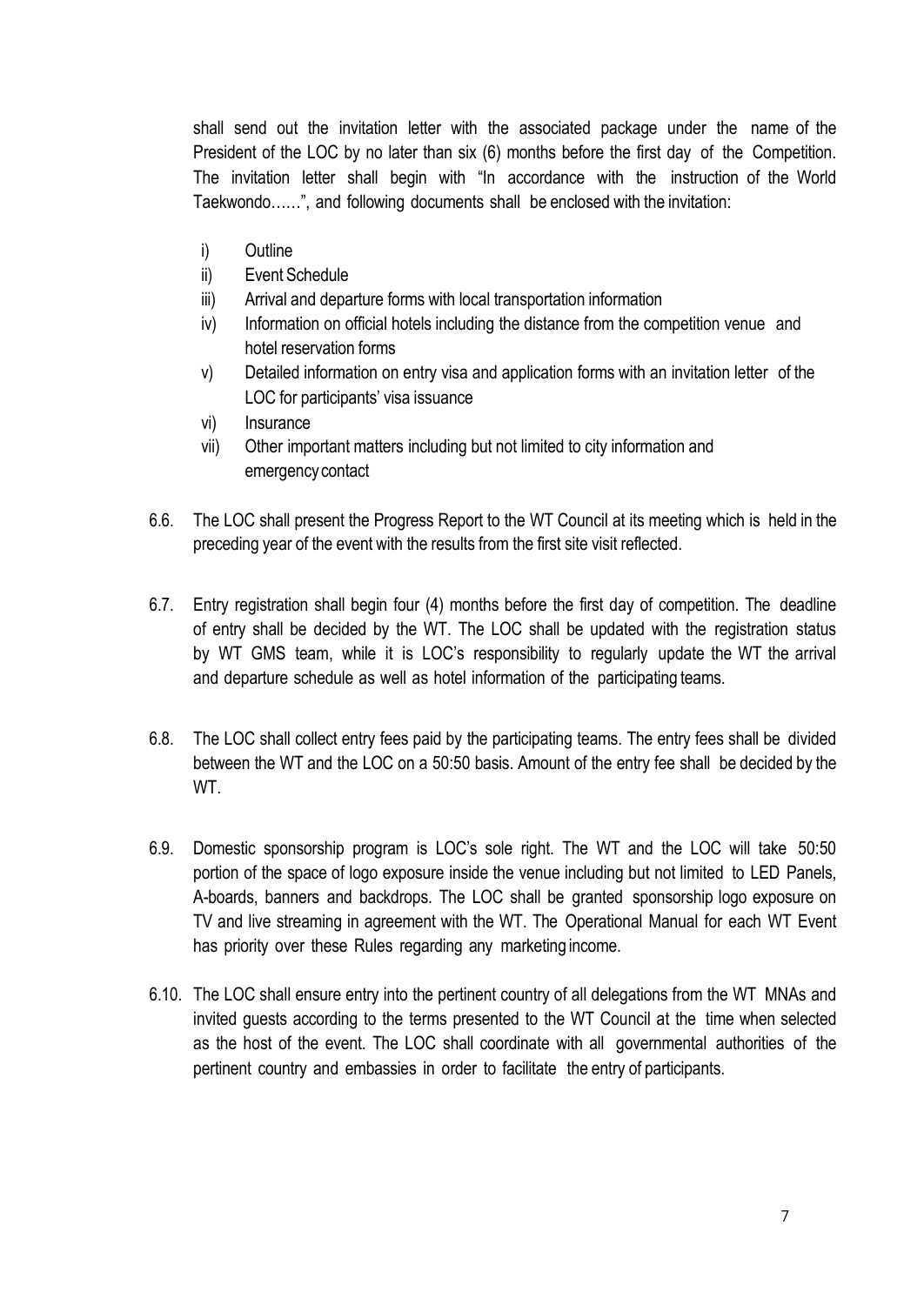- 6.11. The LOC shall submit the final operational plan by no later than three (3) months before the first day of competition dates with the results from the second site visit reflected. The final operational plan shall be reviewed and approved by the WT.
- 6.12. The LOC shall take all necessary and appropriate measures to ensure security for all participating national teams, invited guests as well as all other participants including spectators. The LOC shall also take necessary measures in order that any accidents or civil liabilities occurring during the period of the event might be covered by insurance following the details stated in the Host City Contract. However, the Organizing Member National Association shall take necessary procedures for any accidents or liabilities not directly related to the event.
- 6.13. The LOC shall organize Welcome Banquet, Opening Ceremony, Medal Ceremony and Closing Ceremony, and the schedule, place and invitees shall be decided in consultation with the WT.
- 6.14. The LOC shall designate at least 4-star or higher level hotel as WT headquarters hotel in which the WT officials, staff, guests and technical officials except International Referees shall be accommodated.
- 6.15. The LOC shall designate at least 4-star hotel as the International Referee hotel. The WT recommends that the LOC arranges the International Referee hotel located within walking distance from the competition venue. No national team officials shall stay in the same hotel as referees.
- 6.16. The LOC shall designate several official hotels with different prices so that participating teams could choose their hotels based on their budget. All official hotels shall be located near the venue with thirty (30) minutes at farthest by motor vehicles. The LOC shall use its best efforts to secure availability of rooms and to provide offers with competent prices. The WT highly recommends that the LOC arranges all official hotels located within walking distance from the competition venue.
- 6.17. The LOC shall provide free local transportation to athletes and officials of all teams, technical officials and guests staying in the official hotels between the airport, hotels and venues. In case of operation of shuttle buses, the timetable shall be posted at the Information Desk run by the LOC in the lobby of official hotels. Transportation guidelines for WT officials, staff, technical officials and VIPs are set out in the Operational Requirements and Operational Manual of each WT Event.
- 6.18. The LOC must ensure that medical doctors stand by at the competition venue so that any contestants, officials, invited guests and/or other participants including spectators may receive medical treatment including first aid at any time during the period of the event. The LOC shall also designate the official hospital at the nearest distance from the competition venue. The LOC shall also prepare an ambulance ready at hand to transport injured contestants or officials if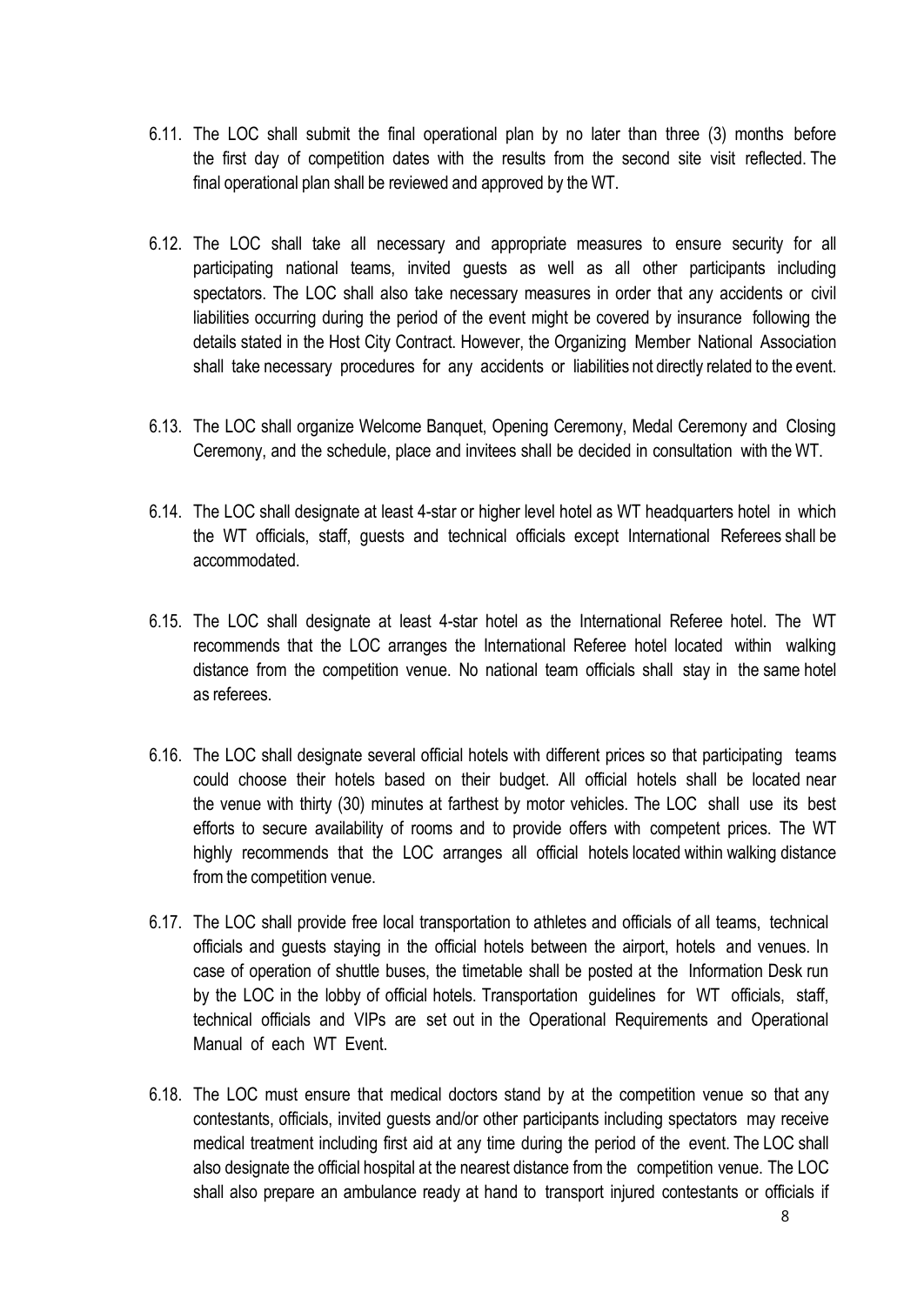they require an examination at hospitals or need to be hospitalized.

- 6.19. The LOC shall place a registration center at one of the official hotels, ideally headquarters hotel or the hotel where the most of teams are staying, in order to issue accreditation cards and provide information to the participants. Accreditation cards shall be issued in accordance with the guidelines set out in the Operational Manual. WT GMS team will be responsible for online entry registration in strict compliance with the WT regulations. The LOC shall provide GMS team with necessary arrangements for logistics and workforce with regard to the accreditation.
- 6.20. The LOC shall operate a training venue separately from the competition venue and assign specific training time for each team. The LOC shall provide free transportation to the teams to and from the training venue and shall prepare spare protective equipment at the training venue. The time of training venue operation shall be approved by the WT.
- 6.21. The LOC shall ensure the venue is prepared in accordance with the WT Competition Rules and other relevant rules and regulations of the WT. The LOC shall request the WT for approval of the status of venue preparations. The LOC shall also finalize overall matters regarding the venue operation plan with approval of the WT by no later than six (6) months before the first day of competition.
- 6.22. The LOC shall prepare all equipment to be used for the competition and training at its own expense as designated in the Operational Requirements and the Operational Manual. All the equipment must be WT-recognized ones, and the LOC shall obtain the approval for the required number of equipment and preparations from the WT in advance. The LOC shall put the color-printed "WT-recognized brand by product item" chart both in training area as well as inspection area.
- 6.23. The LOC shall make relevant preparations for drawing of lots, weigh-in and competition and results management and scoring system in close cooperation with On- Venue Result (OVR) and Instant Video Replay (IVR) companies.
- 6.24. The LOC shall provide WT technical officials, staff and any other persons specified in the WT Event Bid Manual with three (3) meals per day for free at the hotel or at the venue during the competition. The LOC shall secure appropriate restaurants or spaces for the meals for athletes and officials inside the venue.
- 6.25. The LOC shall provide beverage and snacks to WT officials, technical officials and VIPs at the designated places in the venue.
- 6.26. The LOC shall arrange official meetings and WT Gala Awards in accordance with the schedule and directions which are prescribed in the Operational Manual of the pertinent bid process.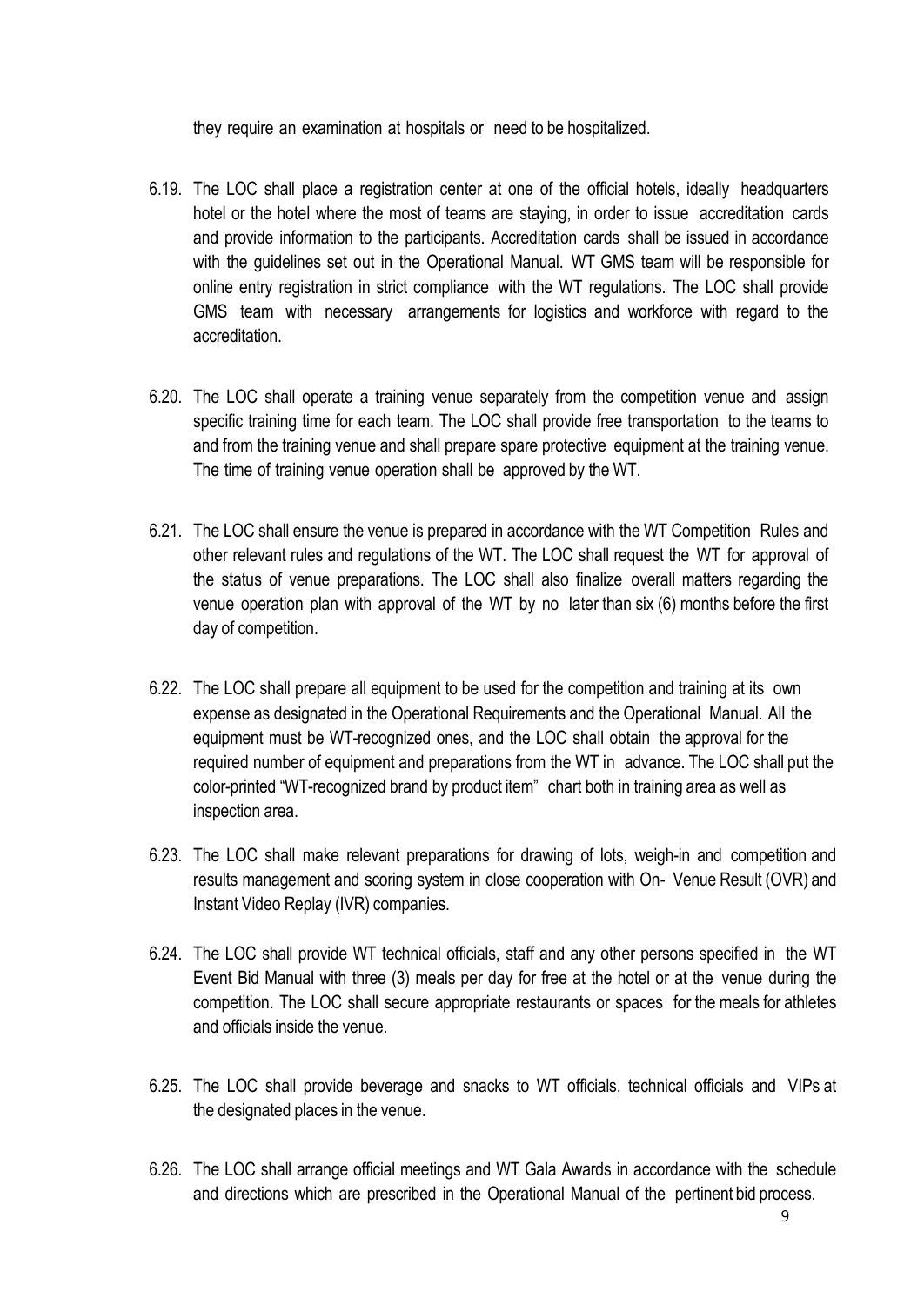- 6.27. The LOC shall prepare at its own expense the spaces and necessary equipment required for holding such official programs as WT General Assembly, WT Council Meeting, various Committee meetings, International Taekwondo Symposium, International Referee Seminar, International Coach Training Course, International Referees Meeting and Training, Head of Team Meeting & Drawing of Lots Session and Observation Training together with Orientation Seminar for the LOC of the next edition of the event. General Assembly and Council Meeting shall be recorded at the expense of the LOC. The conference room for General Assembly should be equipped with facilities for general election, if any, and for simultaneous interpretation in WT official languages at the expense of the LOC.
- 6.28. Technical Delegate of the event shall submit the separate TD Report to the WT Secretariat within two (2) weeks after the conclusion of the event.
- 6.29. The LOC shall submit the Final Report of the event with all official results, including but not limited to marketing results based on the format set by the WT, to the WT Secretariat within one (1) week after the conclusion of the event.
- 6.30. The LOC shall deliver a presentation at the debriefing which is held in the host city of the following edition of the event in order to share knowledge and experience obtained from hosting the event.

### **Article 2. Continental Taekwondo Championships**

- 1. Continental Taekwondo Championships mean taekwondo championships promoted by the pertinent Continental Union and held every other year with the approval of the WT.
- 2. Only WT MNAs located in the pertinent continent are eligible to participate in Continental Taekwondo Championships.
- 3. Continental Union must report to the WT the place and dates of the next Continental Taekwondo Championships within ten (10) days after selection of the host city. However continental championships shall not be scheduled in month of December and January.
- 4. Continental Union shall request the WT for approval of the organization of its Continental Taekwondo Championships within three (3) months after selection of the host city and at least eight (8) months before the first day of the Championships. The following shall be included in the letter of request for approval.
	- i) Date and place of the Championships
	- ii) Outline and Competition Rules
	- iii) Detailed matters related to venue and competition equipment list
	- iv) Composition of Organizing Committee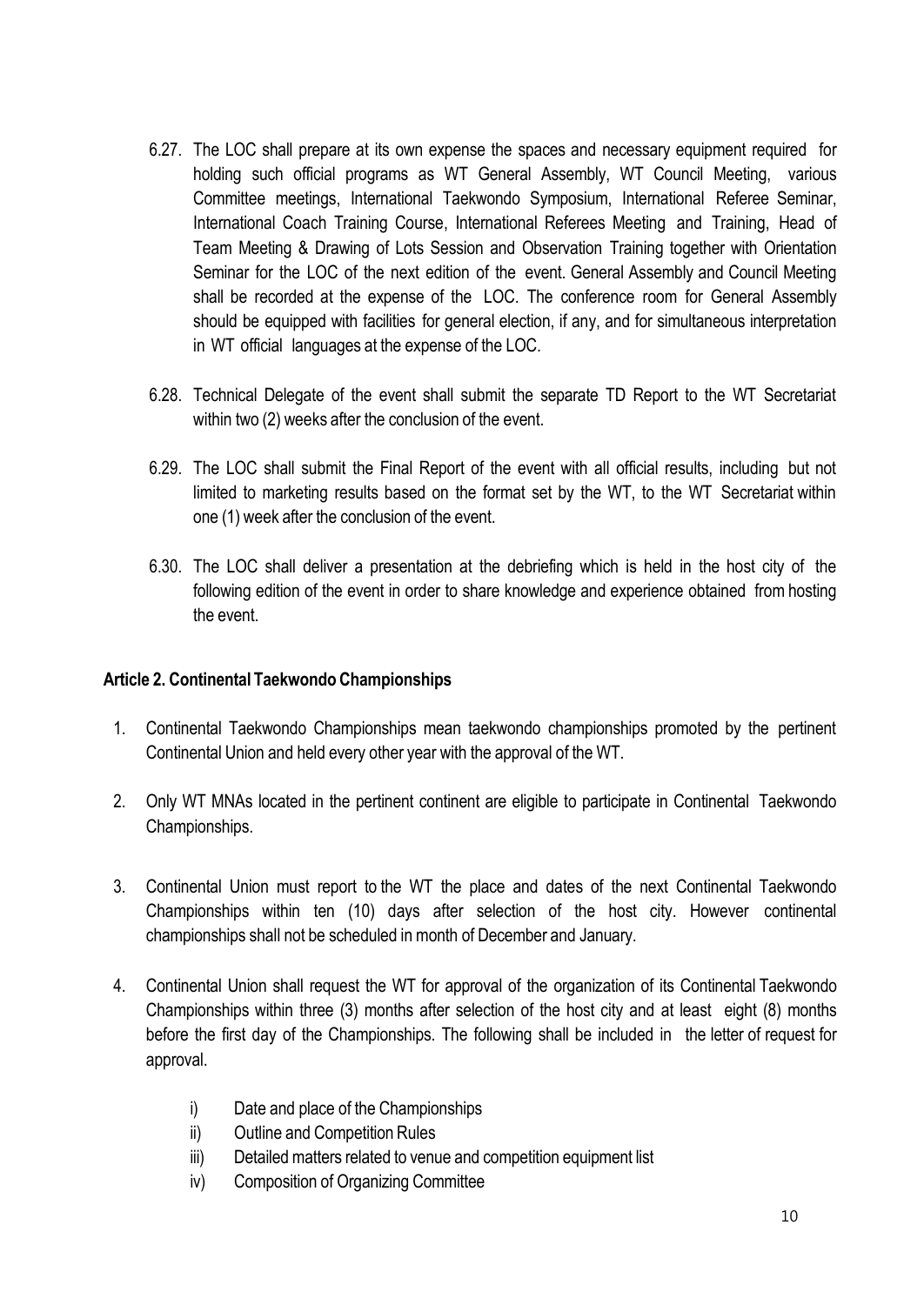- 4.1. Continental Union must not send out the outline of its Continental Taekwondo Championships until it gains approval of the WT.
- 4.2. WT shall inform the pertinent Continental Union of approval or disapproval of the applied Continental Taekwondo Championships within one (1) month after receiving a request. Once approved, the WT shall immediately include the pertinent Continental Championships in the official WT Event Calendar.
- 5. Continental Union and the Organizing Committee of Continental Taekwondo Championships must ensure that WT Competition Rules are strictly applied. In case of any violation of the Rules, the WT may disapprove, cancel or revoke the approval of the pertinent Continental Championships.
- 6. The Organizing Committee shall cover round-trip airfare, accommodation and board throughout the tournament as well as per diem for WT Technical Delegate who is to oversee the Championships.
- 7. The Organizing Committee shall provide accommodation and board throughout the tournament as well as per diem to technical officials including International Referees.
- 8. The Organizing Committee shall provide free ground transportation to all participants staying in official hotels between the airport, official hotels and the venue.
- 9. Continental Union and the Organizing Committee of Continental Taekwondo Championships shall submit the final registration payment report to WT Secretariat and provide by bank transfer 3 USD per registration among all event categories to WT Anti-Doping Management Fund within two (2) weeks after conclusion of the Championships. Continental Union and the Organizing Committee of Continental Taekwondo Championships must provide Anti-Doping facilities and requirements in place but should not be responsible to ensure In Competition Anti-Doping Test Collection. WT shall ensure an adequate Test Distribution Year Plan and cover all expenses related to test collection and laboratory analysis.
- 10. The hosting Organizing Committee shall submit the final report of the Championships with all official results together with the Medical Report on athletes' injuries to WT Secretariat within two (2) weeks after conclusion of the Championships.
- 11. Technical Delegate shall submit the separate TD report to the WT Secretariat within two (2) working days after conclusion of the Championships.
- 12. On-Venue Results (OVR) service provider shall provide official WT results and participation spreadsheet to Technical Delegate for approval on the last day of championships. It is Organizing Committee's responsibility to ensure this process.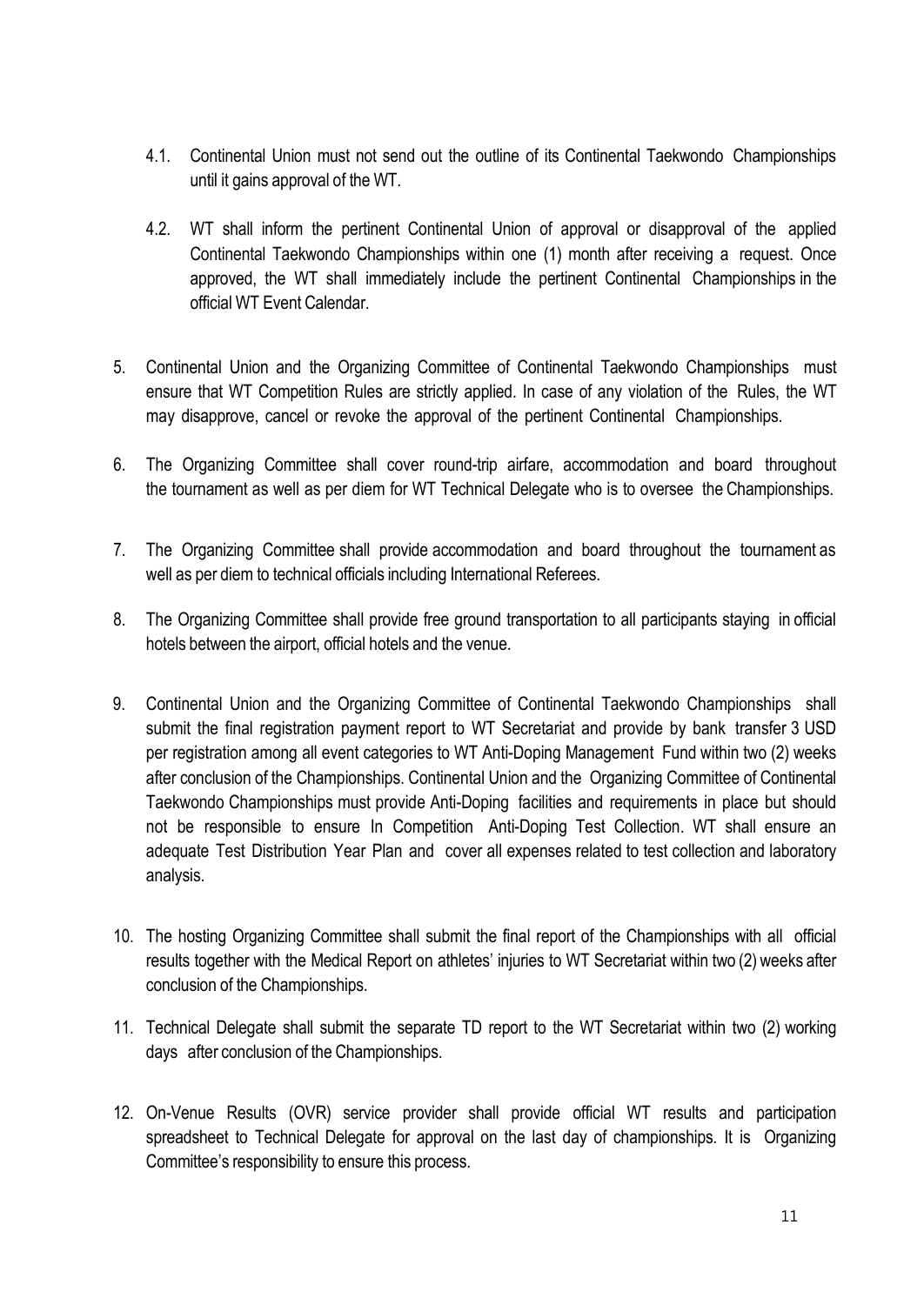13. Technical Delegate shall approve official results and submit official WT results and participation spreadsheet to the WT no later than two (2) days following the end of the tournament. Ranking points shall not be awarded until the final report has been submitted to the WT.

#### **Article 3. International Open Taekwondo Tournament**

- 1. Any WT MNA can organize International Open Taekwondo Tournaments with approval of the WT.
- 2. The word 'WT' or 'World' in any language shall not be used in the title of International Open Taekwondo Tournament.
- 3. The WT MNA wishing to organize WT recognized international open taekwondo tournament (G1 & G2) for the following year shall submit the complete application form under the name of the President of pertinent WT MNA to the President of the pertinent Continental Union as well as recognition fee of US\$5,000 regardless of G1 or G2 within third quarter (3/4Q) of the year. However, International Open Taekwondo Tournaments shall not be scheduled in month of December and January.
- 4. Upon receipt of the letter, application form and recognition fee, the pertinent Continental Union shall review all applications and make recommendation to the WT together with the information on the tournament within fourth quarter (4/4Q) of the year.
- 5. Upon receipt of the shortlisted WT MNAs from Continental Unions, the WT shall make final decision on the WT recognized international open taekwondo tournament for the next year and announce within fourth quarter (4/4Q) of the year. In case that the WT recognition is not granted, the recognition fee shall be refunded by continental union.
- 6. There is no limit of the G1 tournament per continent per year. However, maximum two (2) G2 tournaments including WT President's cup per continent per year shall be recognized by the WT.
- 7. All participants attending at G1 and/or G2 tournaments must have approved WT license through a WT MNA.
- 8. It is the responsibilities of the Continental Union to ensure strict application of WT Competition Rules, use of WT-recognized equipment, prior WT approval of the IRs and on-time reporting to the WT.
- 9. WT recognition shall not be renewed automatically. WT MNAs must apply for WT approval every year through the procedures mentioned above.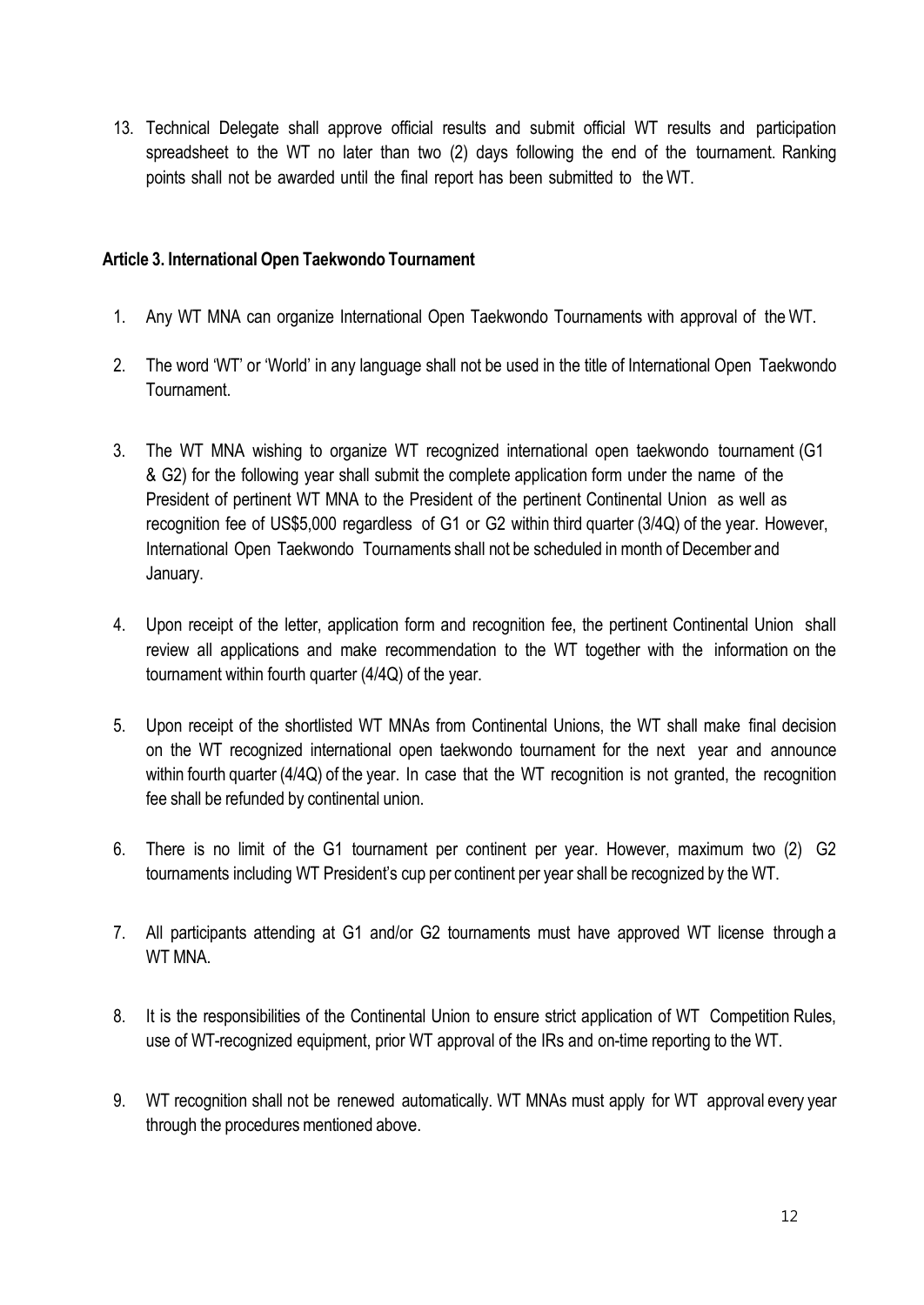- 10. Based on the report of WT Technical Delegate and the organizing committee, WT shall evaluate the organization of its recognized tournaments on a yearly basis for awarding G2 tournament status. The evaluation and announcement shall be made by the WT within fourth quarter (4/4Q) of the year.
- 11. Up to forty (40) points a year that can be earned from G1 & G2 tournaments from January 1 to December 31, shall count for the ranking in the selected Olympic Weight Category independently from the World Weight Category where they were achieved. \*\*Note: G2 WT President's Cup for own continent is excluded from this limitation.
- 12. Once the WT recognition is granted, the Organizing Committee shall submit the list of International Referees to the WT referee division (referee@worldtaekwondo.org) by no later than three (3) months before the first day of the Tournament for screening and approval.
- 13. The Organizing Committee shall not use the logo and name of the WT or any phrases hinting WT approval in any promotional materials until it obtains official recognition from the WT.
- 14. The Organizing Committee shall ensure WT Competition Rules are strictly complied, and if there is any breach of the Competition Rules, the WT may refuse, cancel or revoke the approval of the concerned tournament without prior consultation with the Organizing Committee.
- 15. The Organizing Committee shall cover round-trip airfare, accommodation and board throughout the tournament as well as per diem for WT Technical Delegate who is to oversee the tournament.
- 16. The Organizing Committee shall provide accommodation and board throughout the tournament as well as per diem of US\$100 to technical officials, including WT International Referees for the competition period.
- 17. The Organizing Committee shall provide free ground transportation to WT Technical Delegate and technical officials including WT International Referees.
- 18. The Organizing Committee shall submit the final registration payment report to WT Secretariat and provide by bank transfer 3 dollars per registration among all event categories to WT Anti-Doping Management Fund within two (2) weeks after conclusion of the Championships. The Organizing Committee must provide Anti-Doping facilities and requirements in place but should not be responsible to ensure In Competition Anti-Doping Test Collection. WT shall ensure an adequate Test Distribution Year Plan and cover all expenses related to test collection and laboratory analysis.
- 19. The Organizing Committee shall submit the final report of the tournament with all official results to WT Secretariat within two (2) weeks after conclusion of the tournament as well as Medical Report.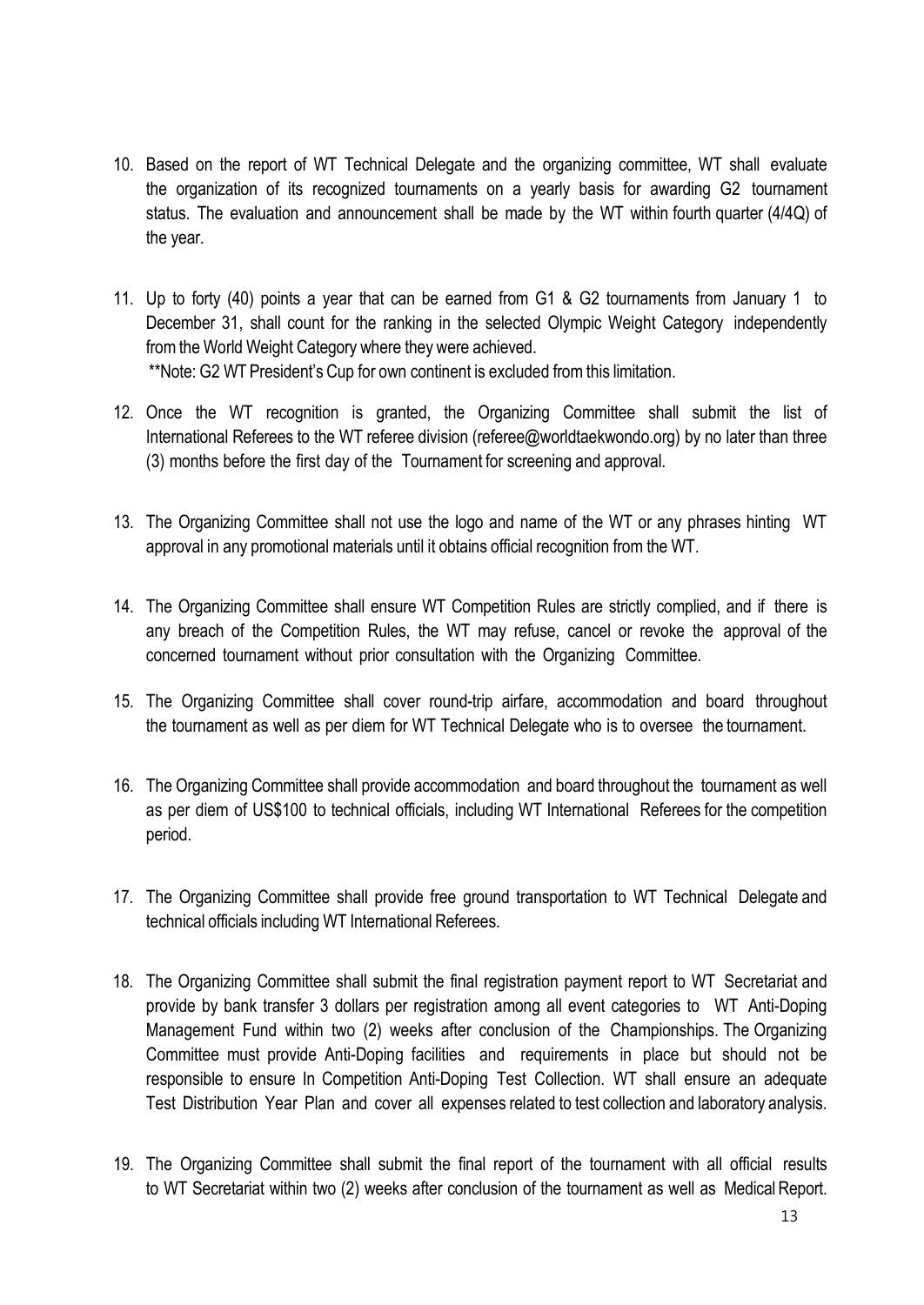- 20. Technical Delegate shall submit the separate TD report to the WT Secretariat within two (2) working days after conclusion of the tournament.
- 21. On-Venue Results (OVR) service provider shall provide official WT results and participation spreadsheet to Technical Delegate for approval on the last day of championships. It is Organizing Committee's responsibility to ensure this process.
- 22. Technical Delegate shall approve official results and submit official WT results and participation spreadsheet to the WT no later than two (2) working days following the end of the tournament. Ranking points shall not be awarded until the final report has been submitted to the WT.

#### **Article 4. Multi-sport Games**

- 1. In the case that taekwondo is included in multi-sport games promoted by continent or region, etc., pertinent Continental Union or WT MNA can request for WT approval of taekwondo competition of the Games for the inclusion in official WT events calendar.
- 2. Continental Union or WT MNA wishing to put any multi-sport games in the official WT events calendar shall submit a letter of request to the WT by no later than 12 months before the first day of the concerned taekwondo competitions. The following shall be included in the letter of request.
	- i) Date and place of the Competitions
	- ii) Outline and Competition Rules
	- iii) Detailed matters related to venue and competition equipment list
	- iv) Conditions for invitation of WT Technical Delegate
- 3. WT shall inform the applying Continental Union or WT MNA of approval or disapproval within one (1) month after receiving the application. Once approved, WT shall immediately include the event in official WT events calendar and award appropriate grade based on the WT Ranking Bylaw.
- 4. Pertinent Continental Union or WT MNA shall ensure that WT Competition Rules are strictly complied. In case of violation of the rules, the WT may refuse, cancel or revoke the approval of the competitions without prior consultation with the Organizing Committee.
- 5. WT shall operate the taekwondo competitions in cooperation with the pertinent continental union or MNA a n d the Organizing Committee of the pertinent multi-sport games. The Organizing Committee shall submit its official report to the WT Secretariat within two (2) weeks after conclusion of the competitions pertinent continental union or MNA.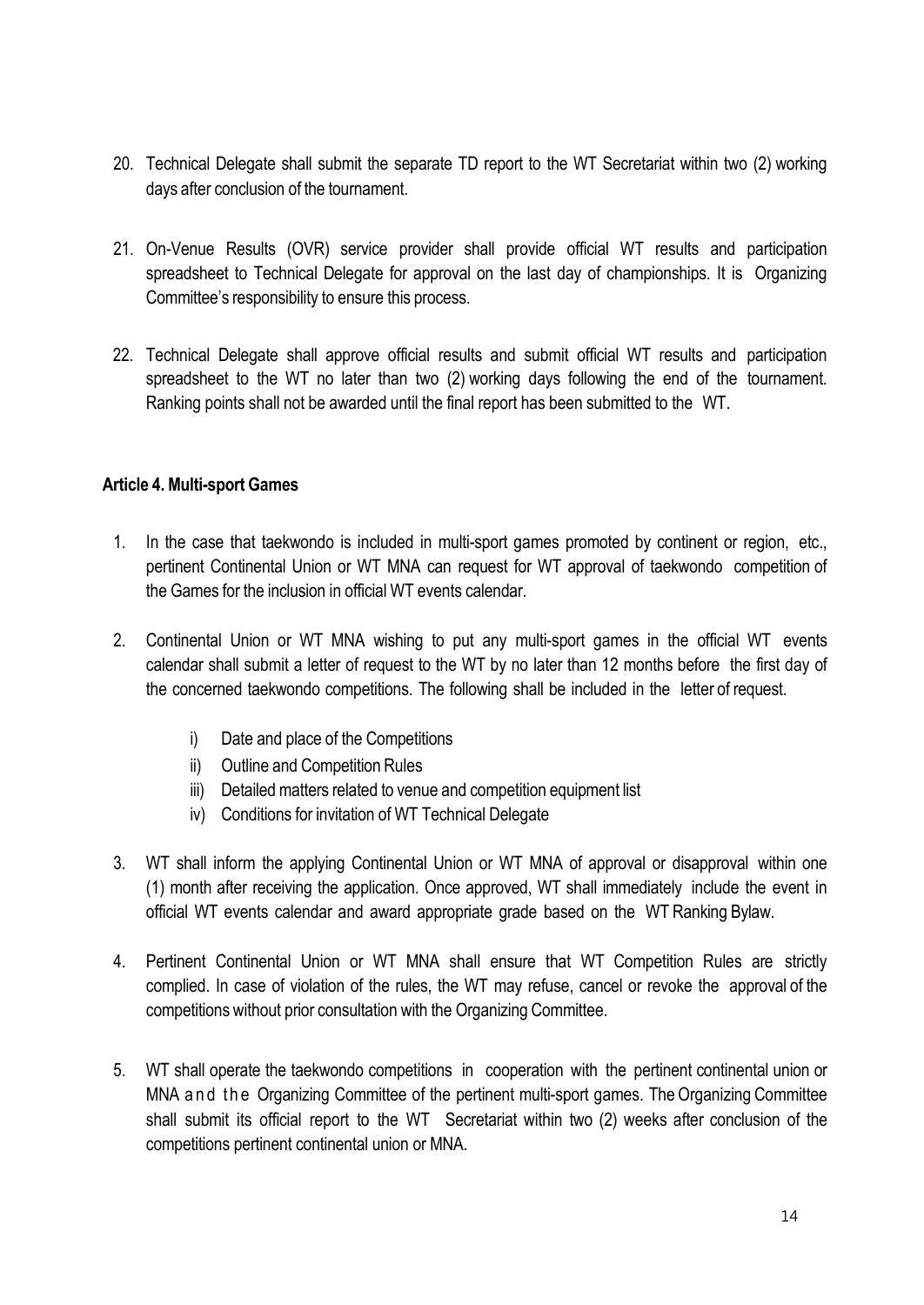- 6. Technical Delegate shall submit the separate TD report to the WT Secretariat within two (2) working days after the conclusion of the competitions.
- 7. On-Venue Results (OVR) service provider shall provide official WT results and participation spreadsheet to Technical Delegate for approval on the last day of championships. It is Organizing Committee's responsibility to ensure this process.
- 8. Technical Delegate shall approve official results and submit official WT results and participation spreadsheet to the WT no later than two (2) working days following the end of the tournament. Ranking points shall not be awarded until the final report has been submitted to the WT.

### **Article 5. Continental Qualification Tournament for Olympic Games**

- 1. Continental Qualification Tournament for Olympic Games promoted by the pertinent Continental Union that are held every four (4) year in coordination with the WT.
- 2. Only WT MNAs located in the pertinent continent are eligible to participate in Continental Qualification Tournament for Olympic Games.
- 3. Continental Union must report to the WT the place and dates of the next Continental Qualification Tournament for Olympic Games within ten (10) days after selection of the host city.
- 4. Continental Union shall request the WT for approval of the organization of its Continental Qualification Tournament for Olympic Games six (6) months before the first day of the tournament. The following shall be included in the letter of request for approval.
	- i) Date and place of the Championships
	- ii) Outline and Competition Rules
	- iii) Detailed matters related to venue and competition equipment list
	- iv) Composition of Organizing Committee
- 5. Responsibility of the WT
	- i) Appointment of Technical Delegate
	- ii) Appointment of two (2) members of Competition Supervisory Board (CSB)
	- iii) Dispatching maximum five (5) WT staff in order to coordinate with Continental Union and Organizing Committee.
	- iv) Appointment of WT International Referees
	- v) Selection of the PSS provider